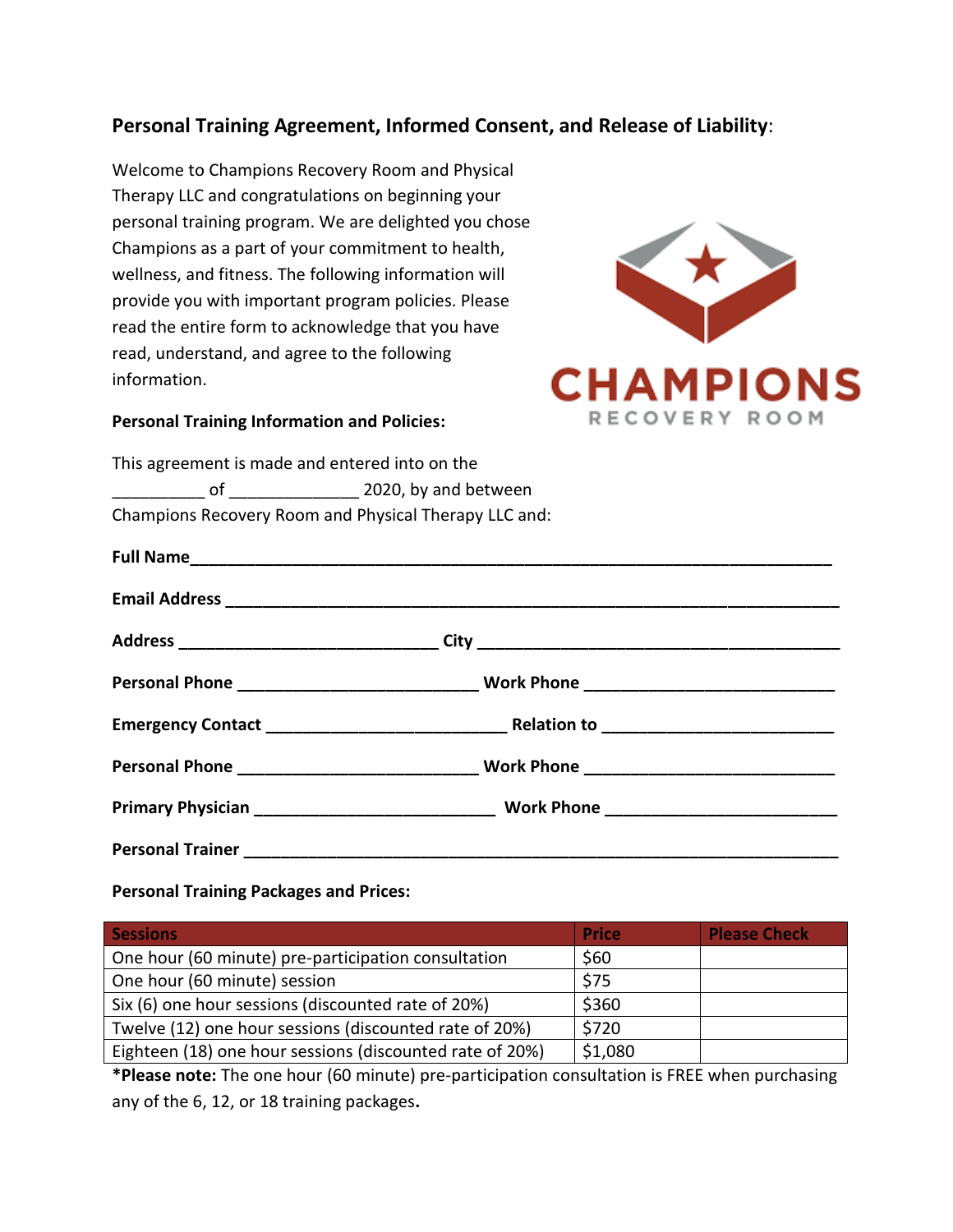Please read the following information carefully:

**General Statement of Program Objectives:** The client understands that this personal training program may require that the client participate in exercises to increase the cardiovascular/respiratory system (heart and lungs), the musculoskeletal system (muscle endurance, strength, and flexibility), and/or to improve body composition (decrease body fat, increase muscle mass, etc.). The client understands the purpose of this personal training program is to improve overall health and fitness levels. The client may feel normal distress, which comes with physical exertion, as well as, the possibility of unusual changes that can occur with exercise such abnormal blood pressure, fainting, irregular heartbeat, and in very rare instances, heart attack.

**Pre-Participation Consultation:** All clients must agree to a sixty (60) minute pre-participation consultation before beginning a training program. During this time, the client will fill out, to the best of their abilities, health history, risk assessment, and fitness screening questionnaires, as well as, undergo a short injury assessment from one of our qualified physical therapists. Upon completion of these questionnaires and assessments, the trainer and client will discuss specifics of health, exercise, and nutrition history, specify health and fitness goals, and create a plan of action. Based on the personal trainer's evaluations of the questionnaire and/or injury assessment by the physical therapist, the trainer may also request written medical clearance from the client's primary physician, or other allied health professionals, before beginning a training program. If the trainer requests medical clearance, the client understands training sessions cannot take place until the trainer has documentation of written medical clearance from the primary physician or other allied health professionals.

**Commitment:** By purchasing sessions, the client is making a commitment to his/her health. The client should follow the program and instructions of the trainer to the best of their ability to maximize their results and better achieve their goals. The trainer will provide the client with a safe, and effective, training program geared towards the client's specific needs and goals. However, the client understands success of this program is ultimately up to the client and how well he/she follows the protocol.

**Length:** Sessions will last approximately sixty (60) minutes. Sessions can be broken down in two (2) thirty (30) minute sessions upon request from the client.

**Punctuality:** The client will be ready to train at the pre-scheduled time agreed upon between the trainer and the client. Failure to be prepared to train at set time may result in a shortened workout, or possible cancellation if client is more than fifteen (15) minutes late.

**Payment:** Payment must be made in-full in advance of sessions.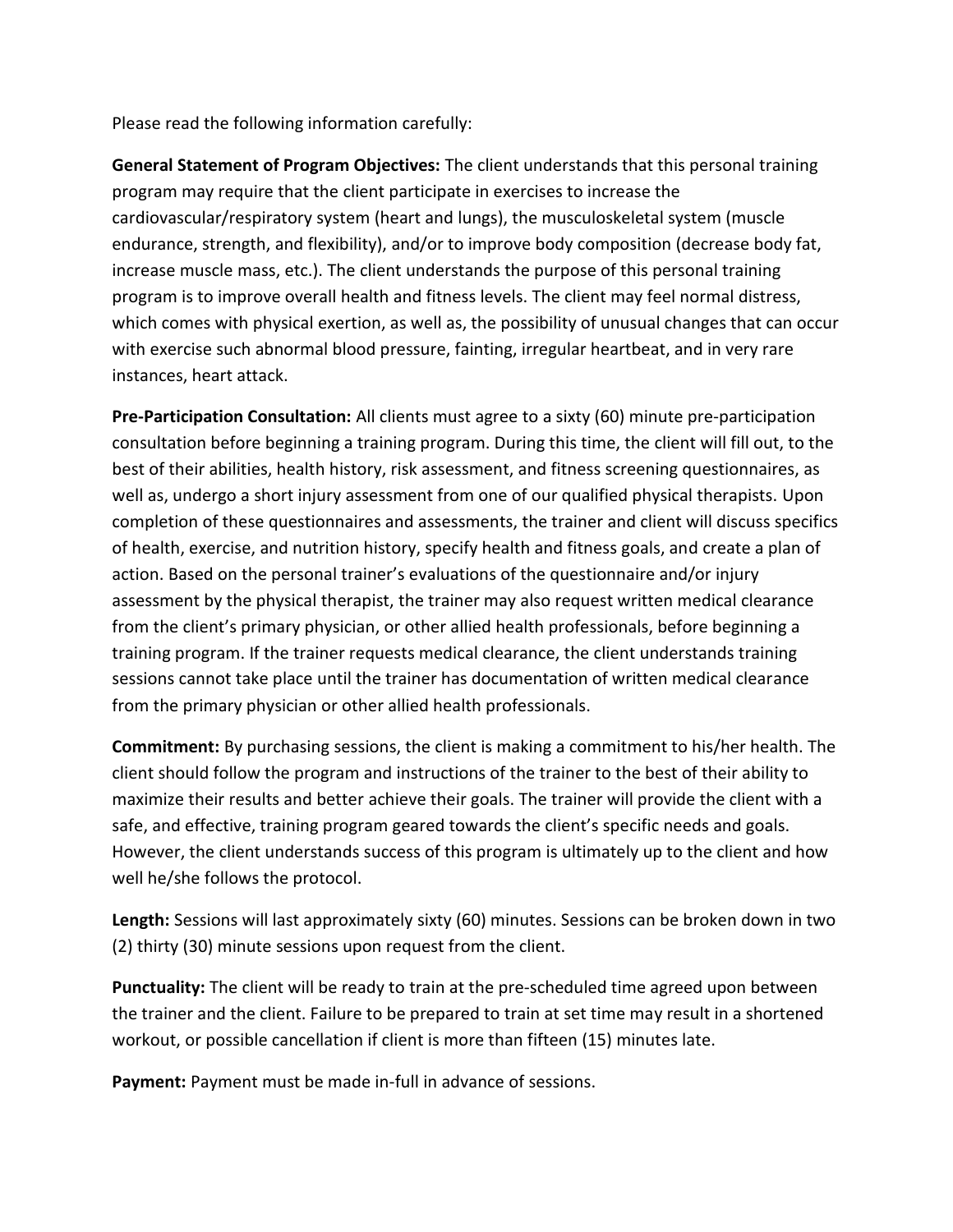**Cancellation of an Individual Session:** The trainer requires a twenty-four (24) hour cancellation and/or rescheduling notice. This can be done by phone, email, or text. Failure to contact the trainer twenty four (24) hours in advance will result in a forfeiture of the session without refund. If the trainer must cancel a session, he/she will do so by phone with at least twenty four (24) hours notice. If the trainer fails to contact the client, the client will receive a complimentary sessions for his/her inconvenience. This complimentary session must be used within thirty (30) days of the date of the cancelled session. After the thirty (30) days the offer of the complimentary session will expire.

**Cancellation and Refund of All Sessions:** The client may cancel this contract within seven (7) days after the contract was signed for full refund should the client decide he/she no longer wishes to participate in personal training.

**Cancellation Due to Disability:** Should the client become unable to use or receive personal training services under this contract due to disability, the client will be refunded for the remaining sessions that have not been used.

**Description of Potential Risk:** The client understands the risk of injury associated with any physical activity and/or an exercise program. Participation in exercise programs may lead to strains, pain, and injury if adequate warm up, gradual progression, and safety procedures are not followed. The client understands that the trainer, or Champions Recovery Room and Physical Therapy LLC, will not be liable for any damages arising from personal injuries sustained by, while, and during, the personal training program. The client using the exercising equipment during the personal training program does so at his/her own risk. The client assumes full responsibility for any injuries or damages which may occur during the training program.

**Stopping Exercise:** The client may refuse, or stop, exercise for any reason. Although the personal trainer observes the client for signed of unusual fatigue or discomfort, these observations do not always indicate abnormal discomfort. It is the client's responsibility to notify the trainer of any discomfort or pain arising from or during exercise. The client is also responsible for informing the trainer of any and all other known limitations the client has, or experiences, so that the trainer may accommodate the client and substitute another exercise.